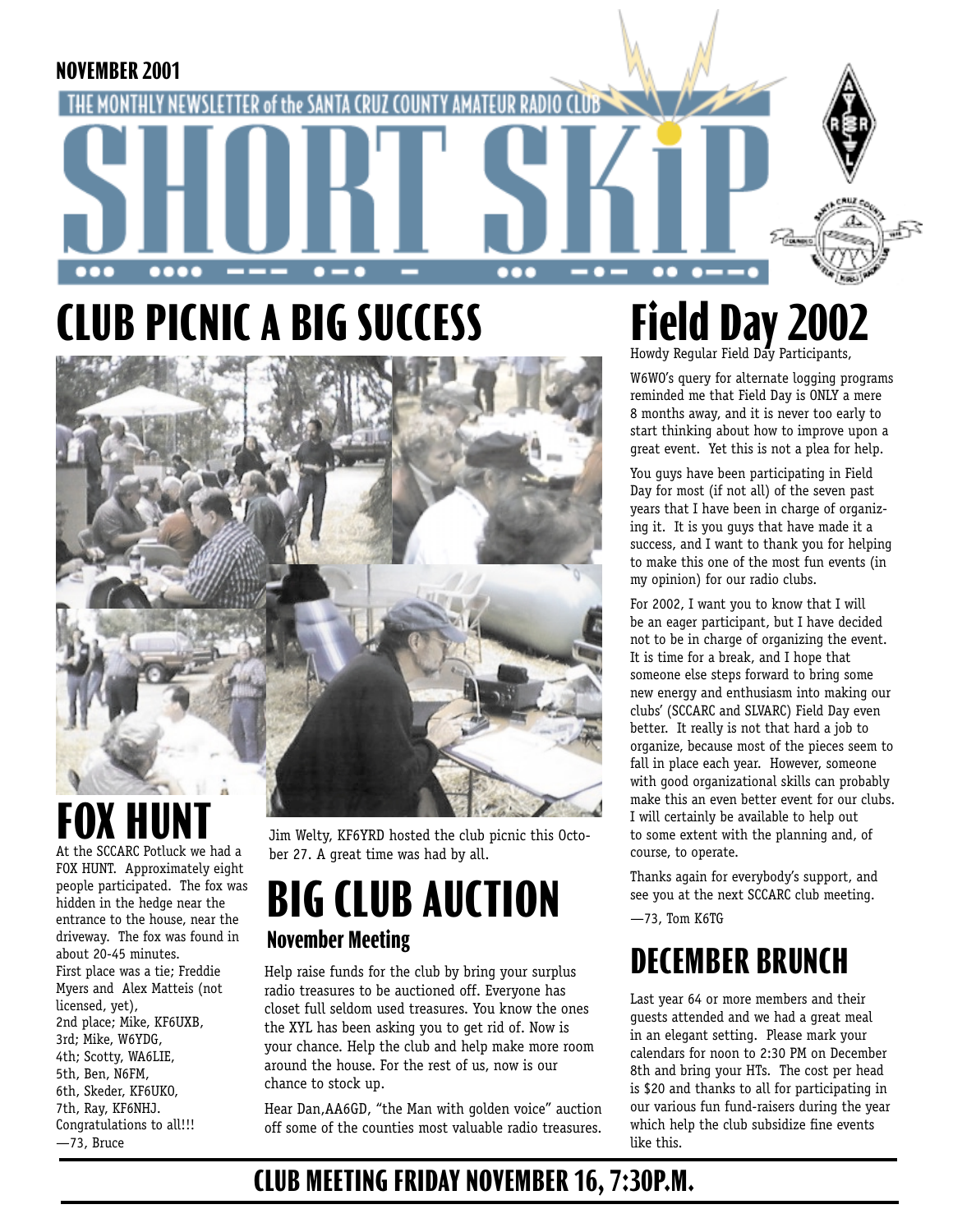



Published 12 times per year. Free to members. **Santa Cruz County Amateur Radio Club, Inc.** Post Office Box 238 Santa Cruz, CA 95061-0238

Editor and Publisher Ron Baldwin, K6EXT (831) 419-1025 K6EXT@fireclay.com Columnist: Art Lee, WF6P Writer: Ron Skelton, W6WO Distribution: Elaine Pennell, KE6FRA

## **N.C.C.C.**

The Northern California Contest Club is a group of amateurs who enjoy entering the various ham contests. Some of the top record holders in the world are members of the club. And every month, new members join who have never participated in any contest except Field Day.

A couple of times a year, the club makes a serious effort at entering one or two contests as a club. Sweepstakes is one of those contests. The NCCC has won Sweepstakes 12 times (a record) and almost won last year, but didn't. So this year they are making a special effort to regain the title. The way to get there is to add new members who can get on and operate for a few hours and contribute to the total club score. Sweepstakes is Nov 3-4 for CW and Nov 17-18 for SSB.

If you have ever enjoyed contesting, this is a great group to get to know.

If you are interested in joining NCCC, or learning more about it, come to one of the regular meetings held over the hill.

Check out the NCCC web site at http://www.nccc.cc

Peter AB6WM



Propagation has been bad the past few mornings on the 40 meter band. A solar flare perhaps. It was tough to copy the gang down south, especially those cruising the waters of Mexico. Relay stations for the Baja Net filled in the gaps, however. One day, while I was acting as the northern relay from Sacramento, a familiar voice checked into the net. Dan Anderson, AA6GD. It is always good to hear a familiar voice.

My XYL Donna, AB6XJ, and I attended the monthly breakfast meeting of the Pearl Harbor Survivors Association held at Country Waffles Café in Watsonville. Our meeting lasted from1000 to 1200. As we left, the Quarter Century Wireless Club filed in to fill our vacated tables. Donna and I chatted briefly with WayneThalls, KB6KN, and Jim Maxwell, W6CF. "We're full from our earlier breakfast, so can't do two!" we said as we departed. Ah yes, some days go by with nothing to do, others are over booked.

I have been playing men's doubles tennis a day or two a week for a couple of years. On of my tennis partners, Don Schwartz, has a mean serve and a wicked return with so much spin the ball bores a hole in the courts. Last week as we chatted he noticed my WF6P license plate. "Are you a ham?" he asked. After I replied in the affirmative, he wanted to know if I knew another ham named Rich Hanset, KI6EH. Turns out the Don and Rich have been next-door neighbors for 30 years. Small world.

Have you ever undertaken an easy, one hour job that turned out to be three hours? Well, Leon Fletcher, AA6ZG, and I did. All we had to do was change a simple, leaking, toilet flapper valve. Actually, that is a two minute job. As a precaution, we decided to change the valves on both toilets and,just for good measure, change the water fill valves. Even though I had done this many times in the past, I forgot how hard it was to hook up the metal water inlet lines. The trick is to not tighten the fill valve seats until the threaded fittings on the water inlet line are hooked up. Anyway, we had fun.

I had a bit of good news. Monitoring Times will be publishing my "Ham Radio: More Than A Hobby,"sometime this summer. Editor Rachel Baughn, KE4OPD, said she might run it in the Field Day issue.

I would like to mention that we have some very good net controllers on K6BJ. On the 15th of October, Jeff Clark, KF6BKG, was net control. Leon, AA6ZG, and I were chatting away merrily after dinner while mobile on the net frequency. We were unaware that we were operating on net time. Jeff broke in and gently asked us how much longer we would need the frequency. We got off right away. Jeff has a good manner about him. Thanks Jeff and keep up the good work.



Livermore Swap Meet - 1st Sunday of each month at Las Positas College in Livermore, 7:00 AM to noon, all year. Talk in 147.045 from the west, 145.35 from the east. Contact Cliff Kibbe, KF6EII, (209) 835-6715, e-mail: larkswap@usa.com.

#### RadioFest 2002. Saturday, Feb. 16, 2002, 7:00AM to 3:00PM

at the General Stilwell Community Center, Ord Military Community, 4260 Gigling Road, Seaside, CA.

Talk-in 146.97- PL 94.8. Sponsored by the Naval Postgraduate School Amateur Radio Club. See www.k6ly.org/ radiofest for additional details.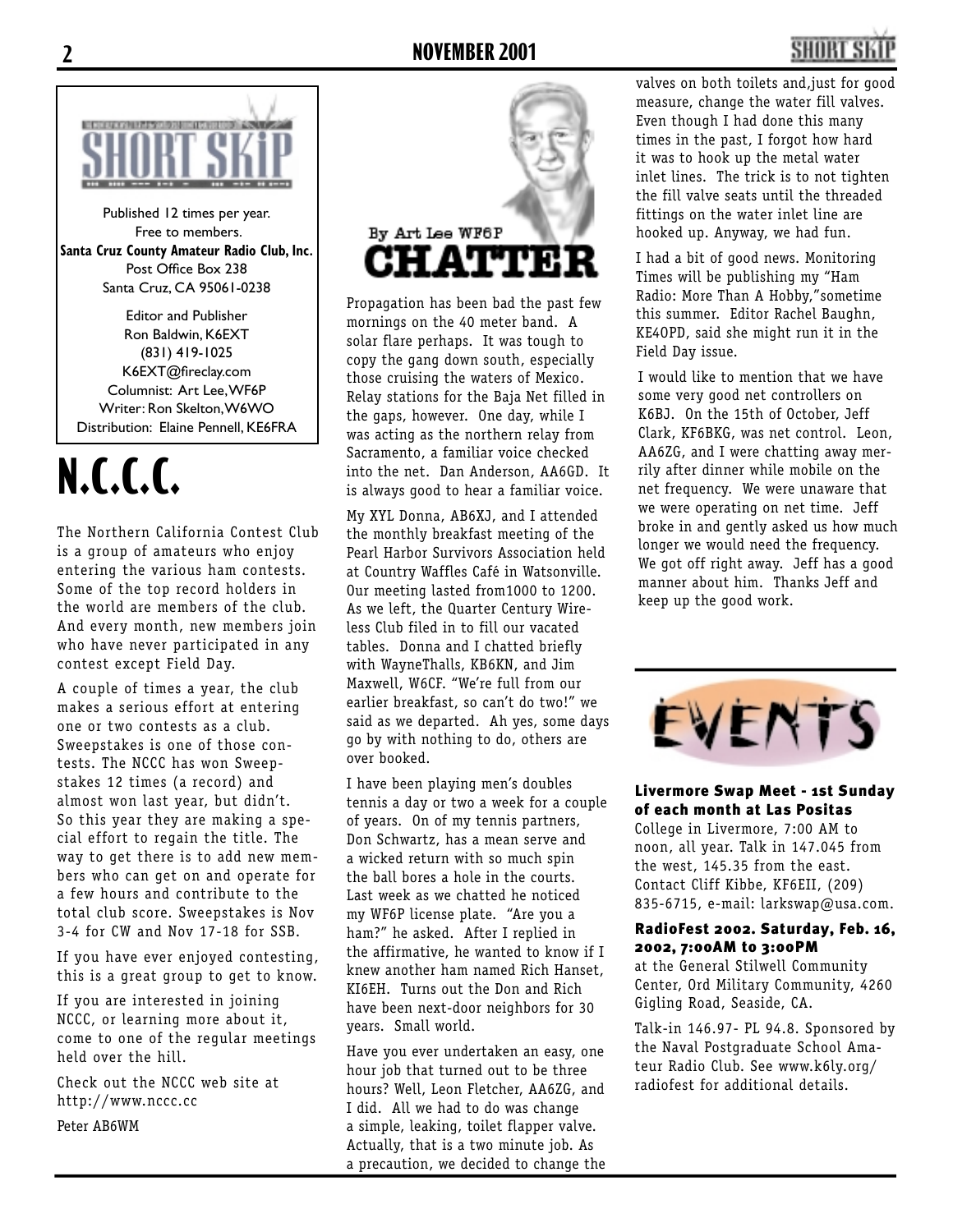# **SHORT SKI**

### I'm forwarding the email below because there may be some interest in kit building

and learning about how a cw radio works. Basically you need to join the qrp-l email list and order a Small Wonder Labs kit (less than \$100).

If you end up doing this, let me know.

—Skeeter, KF6UKO

http://www.castlemurphy.com

---------- Forwarded message ----------

Date: Sun, 04 Nov 2001 16:29:09 -0500

From: mikemo@attglobal.net

To: Low Power Amateur Radio Discussion <qrp-l@lehigh.edu>

Subject: [Elmer 101] Class starts soon!

Ok folks. Back by popular demand is the Elmer 101 radio class. So far there have been around 50 people who expressed interest in following along with the class. Let me rattle off some facts for everyone who is interested.

1) The idea of this class is to construct a high quality QRP CW transceiver. During the process you will learn how each section works and why it works. Ask questions! The more questions that are asked themore you will learn.

2) We will be conducting the class using the qrp-l mailing list as a forum. So, all lessons will be posted to the list and all requests for info or help should also go to the list. This will give the students access to the vast technical knowledge of the qrp-l list members.

3) All postings to qrp-l MUST have a subject line that starts with [Elmer 101] (including the brackets). This will allow people to use email filters to sort the classes automatically.

4) I recommend that everyone who wants to participate in the class purchase a kit so they can build along. This is not a requirement, but sure would make it easier to follow along.

5) The original elmer 101 class used the 40 meter version of the SW+ kit from Small Wonder Labs. This class will use the 20 meter version (I've already got a 40 meter version ;-). We will cover the differences between all the versions, 80, 40, 30 and 20 meters, so you are welcome to build whichever you want. We will focus on the 20 meter version.

6) You need to order your own kit. Go here http://www.smallwonderlabs.com/ under the SW+ section for details. The kit is very inexpensive, only \$55 for the radio kit without the enclosure (you can build your own case, or scavenge something). You can also purchase the kit with the custom enclosure for \$93. Order the band you want, but get the 20 meter version if you want to stay exactly with the group.

7) We will not do a group buy for the radio. There is so much extra work involved, as well as increased shipping costs and delivery delays. It is not worth the few dollars that we would save. Small Wonder Labs is set up for taking orders and delivering kits. Let's let them do their job (they do it well).

8) I will give everyone two weeks to get their kits. If there are delivery delays then we will push back the first class.

9) We will build the kit in small chunks. Each chunk is a functional block. Each functional block will be discussed as to how it works, as well as ways to test and make sure that it is actually working correctly.

10) If you want to look ahead, check out my web site http://www.qsl.net/kf4trd/ and look at the Elmer 101 section. All the work from the 40 meter kit is there. I will be reusing as much of the original kit as possible.

11) Everyone involved in this class will be treated with respect. This is a place to ask questions and learn. If you can't respond to a question, regardless of the question, with a level headed answer, without "talking down" or belittling the student, then don't bother answering. If anyone on the list posts rude, belittling or inflammatory comments regarding the class they will be removed from the list.

12) This is a hobby, not a business. I'll do my best to keep the classes coming at a regular rate (about one every week or two, depending on complexity). Don't yell at me for falling a little behind ;-) We don't want to rush through this. Take your time and read everything.

Well, I hope that covers enough for us to get started. So, order your

kit and let's get going!

Best regards and 73

Mike Maiorana, KU4QO (ex KF4TRD)

## ELMER 101 GROUP FORMING **IARU Calls for End to Morse Requirement**

Saying that it was "setting aside any previous relevant decisions," the International Amateur Radio Union Administrative Council has resolved that IARU policy supports "the removal of Morse code testing as an ITU requirement for an amateur license to operate on frequencies below 30 MHz." The Council further resolved to urge member societies--as an interim measure--to seek Morse code testing speeds "not exceeding five words per minute." The resolution was adopted during the IARU Administrative Council meeting October 6-8 in Guatemala City, Guatemala, which followed the 14th General Assembly of IARU Region 2. The Council's Morse resolution took into consideration the approval- without opposition--of ITU-R Recommendation M.1544. That document sets out the minimum qualifications of radio amateurs. The Council also said it recognizes that Morse code "continues to be an effective and efficient mode of communication used by many thousands of radio amateurs" but that Morse code proficiency as requirement for an HF amateur license "is no longer relevant to the healthy future of Amateur Radio." The principal business at the Administrative Council session was to review the status of IARU preparations for WRC-2003. Agenda items of concern to amateurs include, among others, the harmonization of amateur and broadcasting allocations near 7 MHz, the adequacy of HF broadcasting allocations below 10 MHz, and possible revisions to Article S25 of the international Radio Regulations. Among other things, Article S25 spells out Amateur Radio operator qualifications. It now provides that Amateur Radio license applicants demonstrate the ability "to send correctly by hand and to receive correctly by ear, texts in Morse code signals" for operation below 30 MHz. The IARU Administrative Council supports the revision of Article S25 and the incorporation by reference of Recommendation M.1544. The IARU Council selected the theme of the next World Amateur Radio Day, April 18, 2002, as "Amateur Radio: Continuing Innovation in Communication Technology."

Thanks, ARRL Bulletin.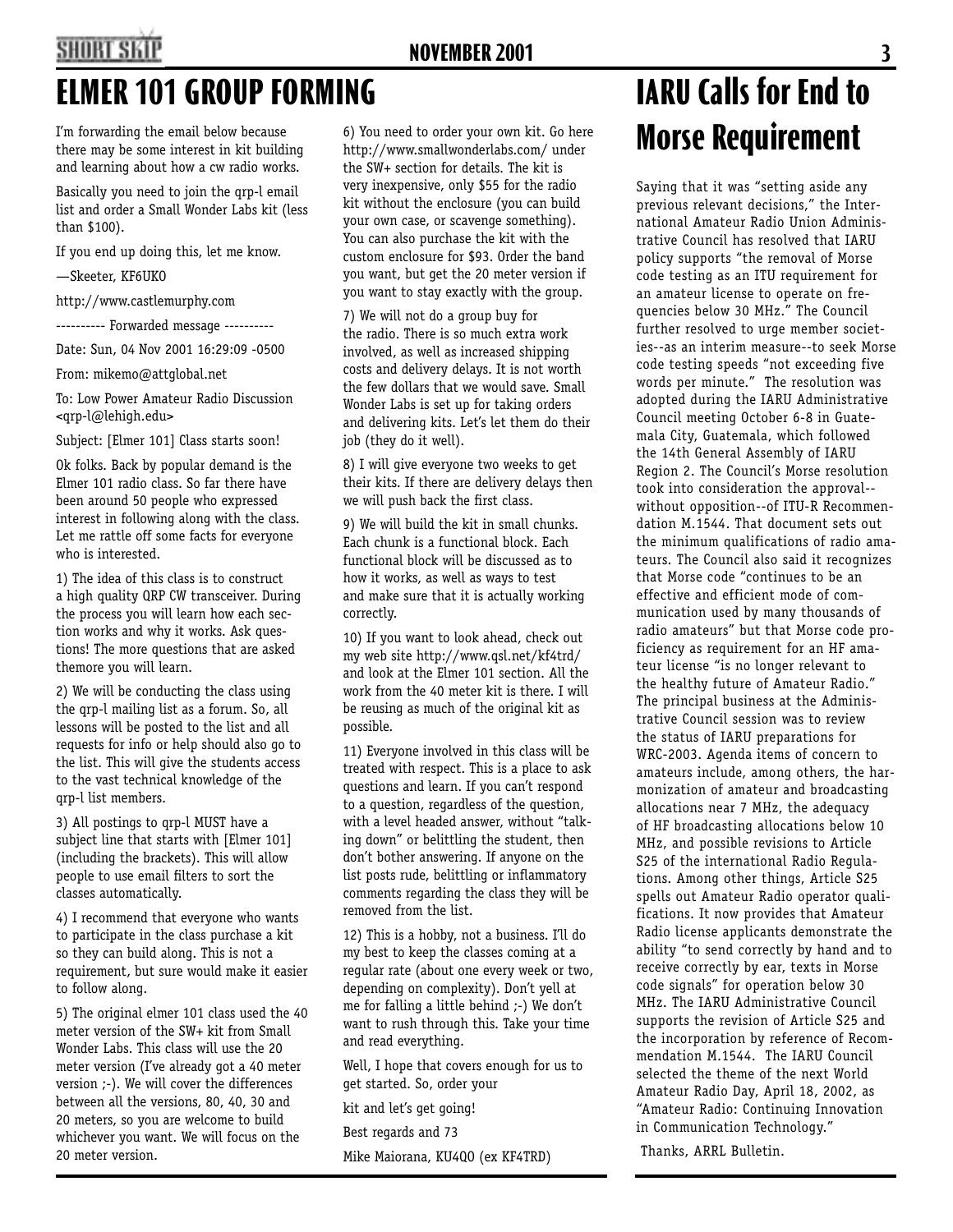# **HF Radio is Hopping**

To my mind one of the most exciting modes of HF communications uses an Ionospheric mechanism known as Chordal Hopping. At this time of year an opening on 20 meters of about 30 minutes commences roughly 1 hour after sunrise and it is possible to have regular contacts via the long path to Europe, a distance of over 30,000 km. This distance is equivalent to 7 reflections of the F layer and the ground losses of such a path could not possibly account for the S9 signals that are frequently experienced even with my simple vertical. A low take-off angle and clear local view can result in Chordal Hopping- a mode that avoids ground losses. This diagram illustrates how such a low loss path is established and if there were no losses in the ionosphere there would be zero path loss !!!

If you need a better than average primer on propagation I can recommend http://www.ips.gov.au/papers/ richard/hfreport/webrep.htm

Also take a moment to look at the wonderful images produced by Proplab-Pro

http://www.spacew.com/www/ proplab.html

#### —Ron W6WO



## **Member Profile Jeff Grudin AC6KW**

Jeff is the kind of guy that any new member to Ham Radio likes to meet, he is a most knowledgeable and helpful person. A Veterinarian by profession Jeff did not have formal training in electronics but was encouraged by his father from the tender age of 10. Credit for his success in Ham Radio goes to Art Lee's (WF6P)training classes. Jeff's current interest and proficiency in CW and home brew gear is attributed to AE6FB/0 who became a lifelong friend and mentor. Jeff's multiple interests in addition to Ham Radio include sailing and astronomy and he is an accomplished musician. Impressive is not only Jeff's versatility but the fact that



Jeff's Workbench



SHORT S

Jeff's Operating position

what he does he does superbly well. Just take a look at his web site HYPER-LINK "http://www.vdbs.com/~grudin" www.vdbs.com/~grudin

Jeff has learned Ham Radio the fun way— by doing. His many projects and techniques testify to his skills and as a beta test builder of the Elecraft K2, Jeff's abilities are recognized by some of the best in the business. Among Jeff's favorite activities are Field Day and QRP events that involve small tents and freezing temperatures, he also seems to have the magic touch when it comes to finding bargains at flea markets.

The more you get to know Jeff the more there is to like. For members who need practical advice there is no better member of our club.

### **Better Later Than Never**

An interesting tip from WB6SSY but it is probably useless now since this was sent Oct 7, but still interesting. -K6EXT

It's that time of year again, when the sun gets behind the Clarke satellite belt and obliterates DBS reception for about 15 minutes per day. It's also a great time to see where to point a satellite dish through the trees.

For a pizza dish, there are two services, DishNetworks/Echostar and DirecTV. The satellites are located at the following longitudes and will be obscured for about 15 minutes \*STARTING\* at the appoximately following times on Sunday and Monday:

| Dish                   | 110 11:52PM (PDST   |  |
|------------------------|---------------------|--|
| Dish                   | 119 12:30PM         |  |
|                        | DirecTV 101 11:12AM |  |
| Starband(Gilat) is at: |                     |  |
|                        | GE-4 101 11:12AM    |  |
|                        | Telstar7 129 1:20PM |  |

The size of the hole in the trees varies with the frequency and the dish diameter. A good rule of thumb is about twice the diameter of the dish with absolutely no branches in the way. The ideal location is where the sun is shining through the trees on your roof at these times.

For additional calculations and references, see: http://members.aol.com/gljullien/satellite.htm http:// www.panamsat.com/sat/outage/calc.asp http://tripled.com/onsat/solar.htm (pre-calculated tables)

What does this have to do with ham radio? Not much, but it might be of interest when your clueless neighbors decide that hams are experts at anything that has to do with RF.

— Jeff, WB6SSY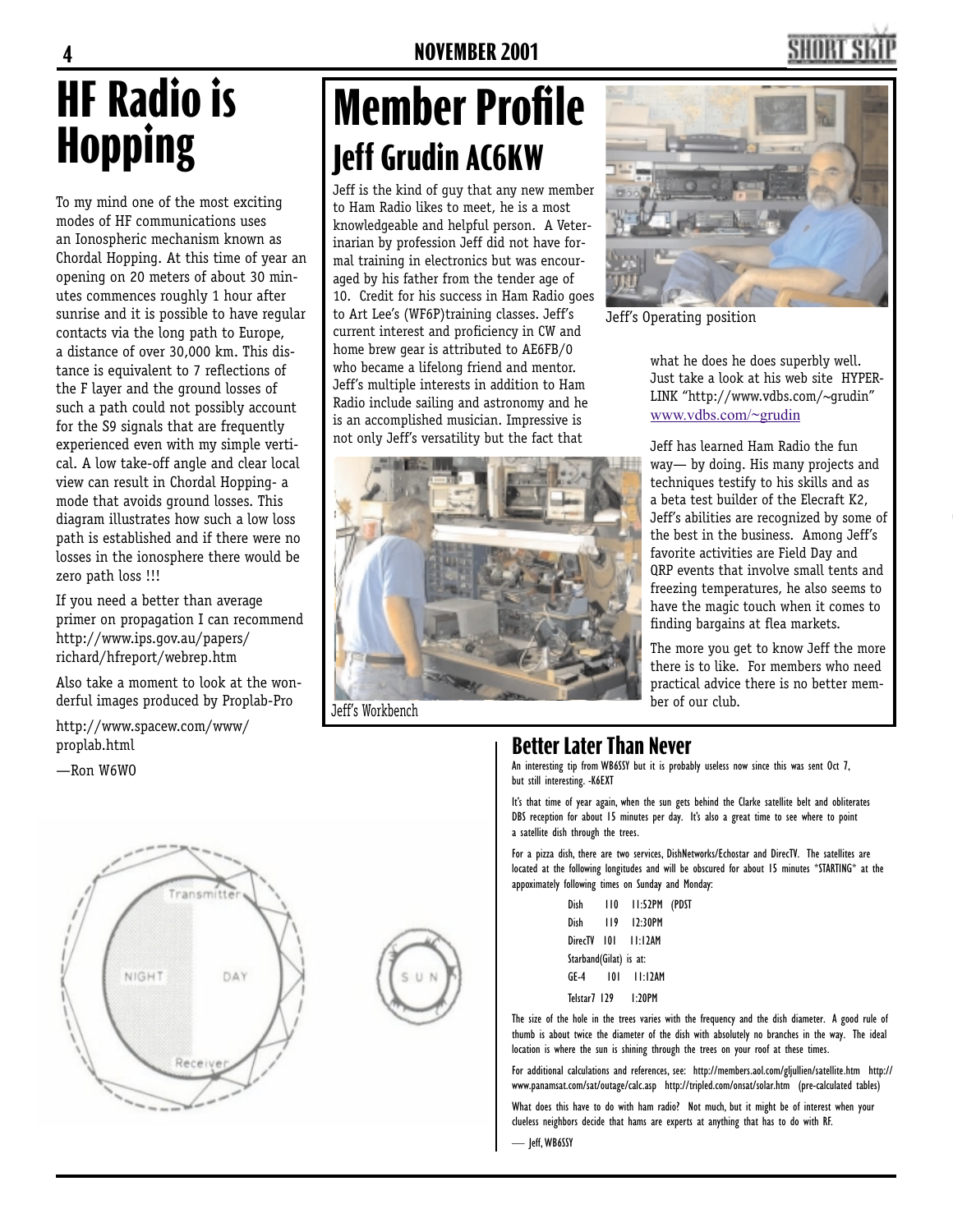## **SHORT SK**

## **Microwave UPDATE 2001**

MicrowaveUPDATE 2001was held in Sunnyvale, CA September 27-30, 2001. Over 100 microwave Amateur Radio operators from USA, Germany, Great Britain, Slovenia, Canada, Japan, and Australia attended the conference. The first day, Thursday was exceptional. Great weather and great surplus deals around Silicon Valley. Participants came back to the hotel with armloads of goodies. Then it was off to Stanford's 150 foot dish! You should have seen the eyes and faces of everyone as they got out of the carpools and looked up at the gigantic dish. Eight CW and SSB contacts were made on 1296 using the dish with about 20 watts. Friday and Saturday were the presentations of papers

#### **NOVEMBER 2001 5**

ranging from microwave EME operating to equipment design. Friday night was the swap meet (where some of the surplus acquired Thursday, was traded amongst the participants) and Noise Figure testing. The ladies enjoyed trips to Filoli Gardens, Stanford Shopping Center and other SF Bay area sights. Saturday night was filled with dinner and presentation of the prestigious Central States VHF Society John T. Chambers Memorial award to Will Jensby, W0EOM. The conference ended on Sunday morning as an open to all swap was held in the parking lot. It was also show and tell time as a few of the enthusiasts set up their 10GHz portable stations and listened for the Mt. Leeson Beacon! Watch for next year's conference to be held in the NorthEast. Keep an eye on www.microwaveupdate.org for more info. Thanks, N9JIM & W0EOM.



### **OFFICIAL BALLOT OF THE SANTA CRUZ COUNTY AMATEUR RADIO CLUB**

| <b>OFFICERS</b> - Vote for one each       | <b>BOARD of DIRECTORS</b> - Vote for four (4) only |  |  |
|-------------------------------------------|----------------------------------------------------|--|--|
| President<br>Richard Trebbien KG6AXD      | <b>Bruce Hawkins AC6DN</b>                         |  |  |
|                                           | Bill Walters W6PAD                                 |  |  |
| <b>Vice President</b>                     | Allen Fugelseth WB6RWU                             |  |  |
| Jim Welty KF6YRD                          | Mike Doern KF6UXB                                  |  |  |
|                                           | Ron Skelton W6W0                                   |  |  |
| <b>Secretary</b><br>Elaine Pennell KE6FRA |                                                    |  |  |
| <b>Treasurer</b>                          |                                                    |  |  |
| Cap Pennell KE6AFE                        |                                                    |  |  |
|                                           |                                                    |  |  |

Either return this ballot in person to the SCCARC meeting November 16, 2001 or return by mail to Post Office Box 238, Santa Cruz CA 95061-0238. Ballots must be received at the club post office box by 5 P.M. November 16, 2001.

**Mail label should accompany ballot.**